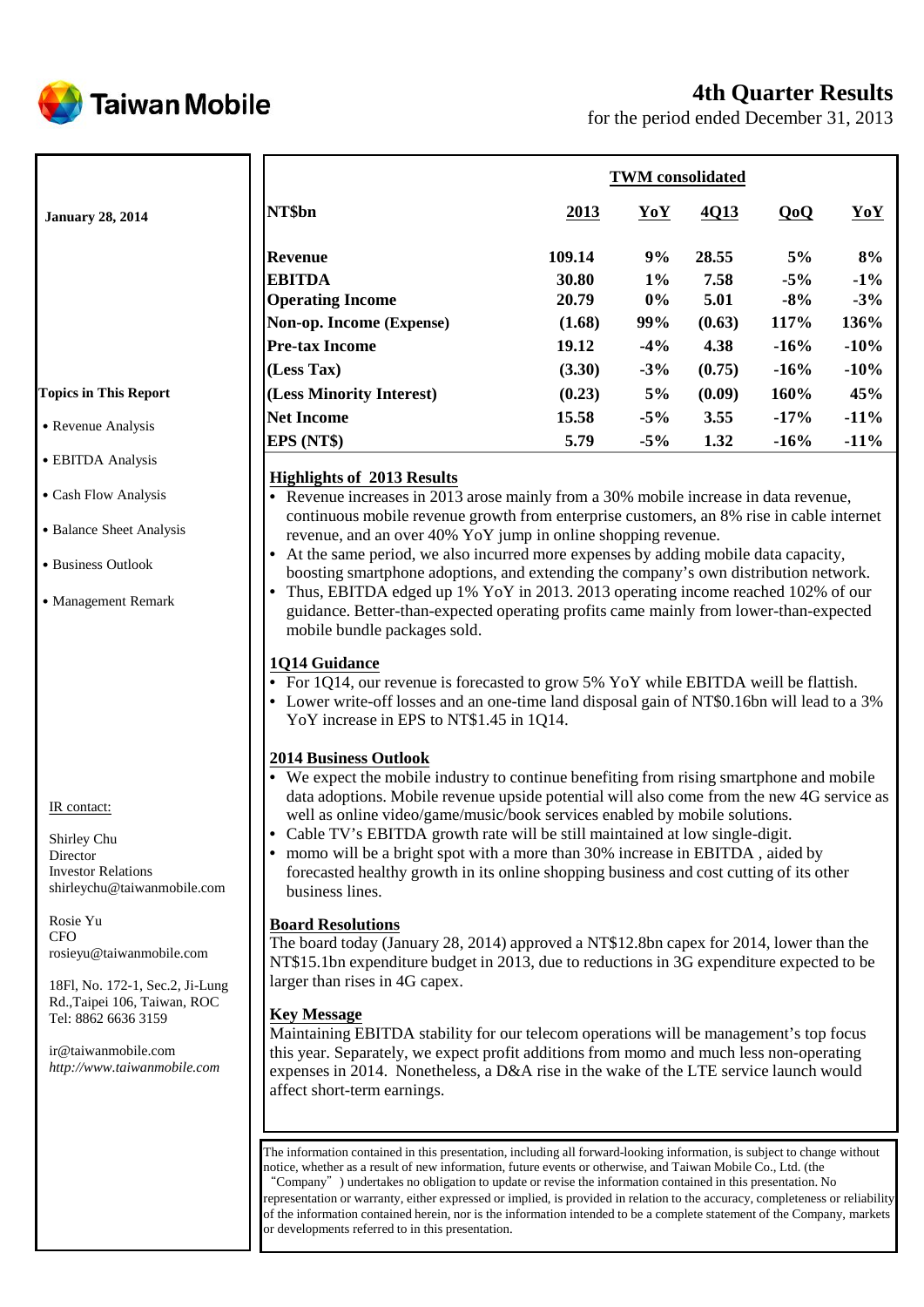

<All numbers provided in the tables are based on IFRS – fair value method, unless otherwise stated>

## **I. Revenue Analysis**

#### **Table 1. Key Operational Data**

| Revenue (NT\$bn)            | 4013  | 0 <sub>0</sub> | YoY    | 2013  | YoY    |
|-----------------------------|-------|----------------|--------|-------|--------|
| CBG                         | 18.54 | 5%             | 7%     | 71.20 | 8%     |
| Mobile Service              | 12.37 | $-1\%$         | 2%     | 49.2  | 3%     |
| -Voice                      | 7.42  | $-4%$          | $-9\%$ | 30.64 | $-8%$  |
| -VAS                        | 4.94  | 2%             | 26%    | 18.56 | 29%    |
| <b>IDD</b>                  | 0.49  | $-8%$          | $-16%$ | 2.19  | $-15%$ |
| Device Sales                | 5.54  | 22%            | 23%    | 19.29 | 29%    |
| EBG                         | 2.78  | 2%             | 5%     | 10.73 | 3%     |
| Mobile Service              | 1.22  | $-2\%$         | 14%    | 4.70  | 13%    |
| Fixed-line                  | 0.85  | $-2\%$         | $-7\%$ | 3.48  | $-8\%$ |
| ISR & Others                | 0.70  | 13%            | 8%     | 2.56  | 2%     |
| <b>HBG</b>                  | 1.59  | $1\%$          | 3%     | 6.24  | 2%     |
| - Pay-TV related            | 1.09  | 1%             | 2%     | 4.31  | 2%     |
| - Broadband                 | 0.29  | $1\%$          | 6%     | 1.16  | 8%     |
| - Content & others          | 0.20  | 4%             | 2%     | 0.78  | $-4%$  |
| momo                        | 5.73  | 8%             | 15%    | 21.28 | 20%    |
| - TV shopping $&$ catalogue | 2.18  | 1%             | 1%     | 8.71  | 0%     |
| - Online shopping           | 3.32  | 15%            | 29%    | 11.52 | 43%    |

|                                               | 4Q13  | 3Q13    | 4Q12  | $Q_0Q$ | YoY    |
|-----------------------------------------------|-------|---------|-------|--------|--------|
| Mobile Subscribers (K)                        | 7,225 | 7,158   | 7,012 | $1\%$  | 3%     |
| - Data card                                   | 511   | 483     | 405   | 6%     | 26%    |
| Consumer                                      | 6,803 | 6,752   | 6,654 | 1%     | 2%     |
| Enterprise                                    | 422   | 406     | 358   | 4%     | 18%    |
| <b>Monthly Churn</b>                          | 2.0%  | $2.1\%$ | 2.0%  |        |        |
| MOU(bn)                                       | 3.49  | 3.70    | 4.02  | $-6\%$ | $-13%$ |
| $Pay-TV Subs(K)$                              | 584   | 583     | 580   | $0\%$  | 1%     |
| Cable Broadband Subs (K)                      | 180   | 179     | 170   | 0%     | 6%     |
| $DTV$ Subs $(K)$                              | 127   | 113     | 77    | 13%    | 65%    |
| NT\$                                          | 4Q13  | 3Q13    | 4Q12  | QoQ    | YoY    |
| Wireless<br>ARPU-postpaid<br>(residual value) | 840   | 847     | 806   | $-1\%$ | 4%     |
| <b>Cable MSO</b>                              |       |         |       |        |        |
| <b>Basic TV ARPU</b>                          | 493   | 493     | 501   | 0%     | $-2\%$ |
| <b>Broadband ARPU</b>                         | 539   | 541     | 545   | 0%     | $-1\%$ |
| <b>DTVARPU</b>                                | 138   | 139     | 141   | 0%     | $-2%$  |
| Blended ARPU <sup>1</sup>                     | 792   | 785     | 776   | 1%     | 2%     |

1. Cable TV & broadband related revenue (excluding content agency) divided by its CATV subscriber number

### *CBG:*

CBG's mobile service revenue saw a 2% revenue YoY growth in 4Q, benefiting from the increase in wireless data revenue more than offsetting softness in mobile voice revenue. As a result, mobile postpaid APRU grew 4% YoY in the quarter.

At the end of 2013, mobile data adoption reached 54% of the postpaid installed base, rising from 42% a year ago. As a result, mobile broadband revenue rose 34% YoY.

Some of the IDD revenue was replaced by VAS revenue from mobile internet and messaging apps.

Continued growth in smartphone bundle contracts sold in the quarter led to a rise in handset sales QoQ and YoY.

## *EBG:*

4Q13 mobile service revenue registered a robust YoY growth of 14% primarily due to an 18% rise in mobile subscribers. Nevertheless, legacy fixed-line revenue was still under pressure.

## *HBG:*

Efforts in increasing the DTV penetration rate paid off as incremental revenue from DTV customers more than covered the reduction in the basic subscription fee.

Cable broadband's revenue growth was driven by an increase in the cable internet subscriber base and a higher subscriber mix in the high-speed services.

Blended ARPU managed to grow 2% YoY credited to our efforts in upselling cable broadband and DTV services to the same households.

#### *momo*

momo's revenue growth greatly contributed to solid growth in the online shopping business in 4Q13. In addition, TV shopping continued to report YoY revenue increases since 2Q13.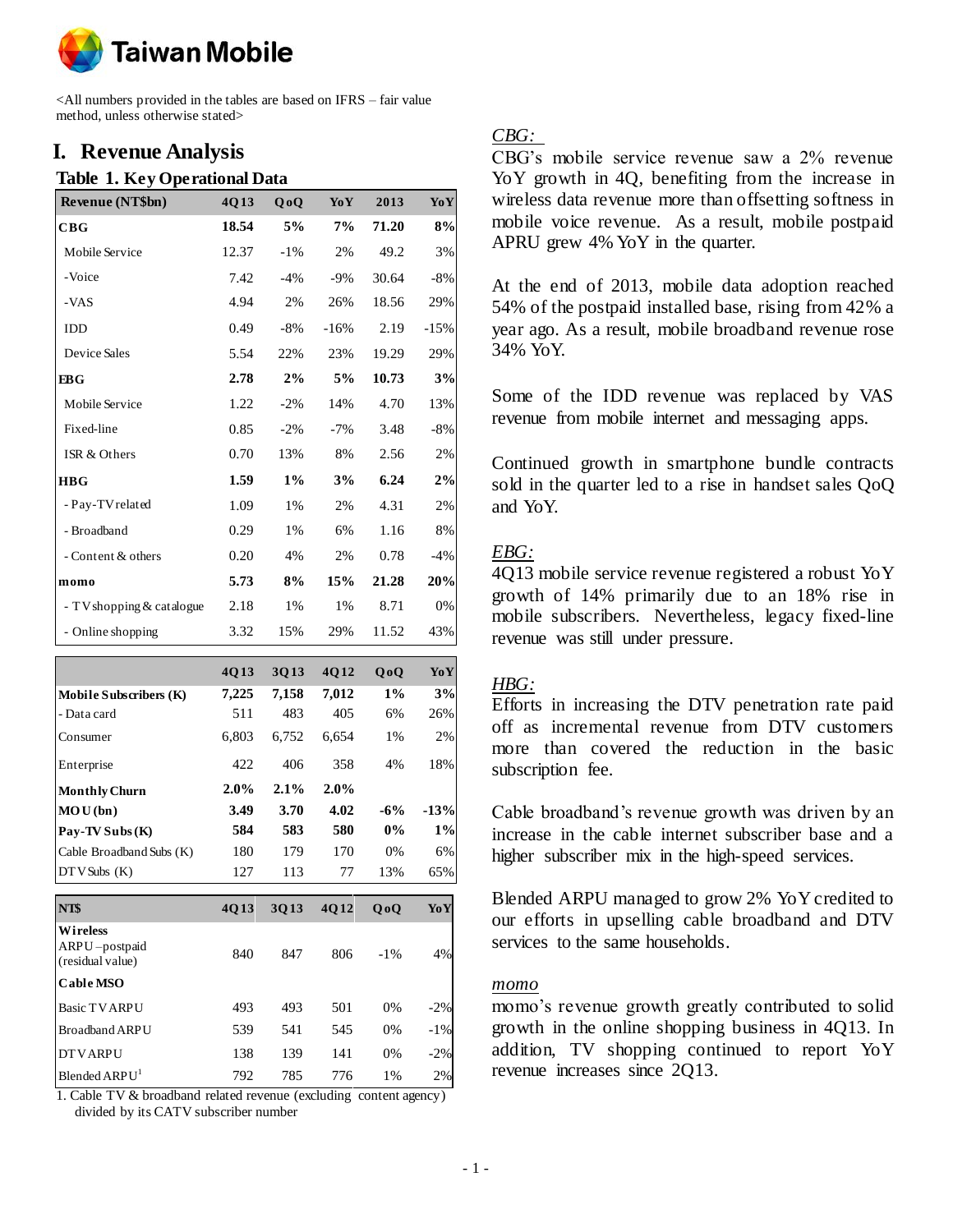

## **II. EBITDA Analysis**

#### **Table 2. EBITDA Breakdown**

| NT\$bn        | 4Q13 | QoQ    | YoY                            | 2013  | YoY            |
|---------------|------|--------|--------------------------------|-------|----------------|
| <b>EBITDA</b> | 7.58 | $-5%$  | $-1\%$                         | 30.80 | $1\%$          |
| $-CBG$        | 5.58 | $-7%$  | $-2%$                          | 22.95 | $0\%$          |
| $-$ EBG       | 0.92 | $-8%$  | $-2%$                          | 3.75  | 9%             |
| - HBG         | 0.81 | $-2%$  | $-1%$                          | 3.28  | 1%             |
| - momo        | 0.27 | 59%    | 31%                            | 0.83  | 2%             |
| Margin        |      |        | 26.5% -2.7ppts -2.4ppts        |       | 28.2% -2.4ppts |
| $-CBG$        |      |        | 30.1% -3.7ppts -2.8ppts        |       | 32.2% -2.8ppts |
| $-$ EBG       |      |        | 33.2% -3.5ppts -2.6ppts        |       | 34.9% +2.0ppts |
| - HBG         |      |        | $50.8\%$ -1.6 ppts -2.0 ppts   |       | 52.5% -0.6ppts |
| - momo        |      |        | $4.7\% + 1.5$ ppts $+0.6$ ppts |       | 3.9% -0.7ppts  |
| D&A           | 2.57 | 3%     | 3%                             | 10.00 | 3%             |
| $-CBG$        | 2.04 | 3%     | 1%                             | 7.94  | $0\%$          |
| $-EBG$        | 0.27 | $-1\%$ | 7%                             | 1.05  | 13%            |
| - HBG         | 0.19 | 6%     | 23%                            | 0.68  | 19%            |
| - momo        | 0.04 | $-21%$ | $-26%$                         | 0.17  | $-7%$          |
| <b>EBIT</b>   | 5.01 | $-8%$  | $-3%$                          | 20.79 | 0%             |
| $-CBG$        | 3.55 | $-12%$ | $-4%$                          | 15.00 | $-1\%$         |
| $-$ EBG       | 0.66 | $-11%$ | $-6%$                          | 2.70  | 7%             |
| - HBG         | 0.62 | $-4%$  | $-6%$                          | 2.60  | $-3%$          |
| - momo        | 0.24 | 88%    | 48%                            | 0.66  | 4%             |

Note: The combined total of CBG, EBG, HBG and momo does not equal the consolidated total of each account due to minor adjustments and eliminations.

#### **Table 3. Non-operating Item**

| NT\$bn                             | 4013   | 0 <sub>0</sub> | YoY  | 2013   | YoY  |
|------------------------------------|--------|----------------|------|--------|------|
| Non-Operating                      | (0.63) | 117%           | 136% | (1.68) | 99%  |
| -Net Interest Revenue<br>(Expense) | (0.10) | 29%            | 46%  | (0.30) | 9%   |
| - Write-off Loss                   | (0.52) | 158%           | 154% | (1.40) | 137% |
| -Others                            | (0.01) | $-19%$         | NΜ   | 0.03   | 16%  |

#### EBITDA Analysis

In 4Q13, increasing expenses related to new company stores and the iPhone 5S/5C launch (Oct. 25, 2013 vs. iPhone 5 in Dec. 14, 2012) weighed on CBG's EBITDA QoQ and YoY.

Despite its 4Q13 revenue increasing 2% QoQ and 5% YoY, EBG's EBITDA dropped both QoQ and YoY largely due to the new iPhone launch.

HBG's 4Q13 EBITDA declined as a result of higher marketing expenses to boost DTV penetration rate as well as higher IP transit cost related to increasing broadband traffic. Depreciation expense rose due to more digital set-top-box procurements.

In addition to momo's rising revenue, scaling back its cosmetic store operation and the sale of its department store at the end of August 2013 also contributed to the 31% YoY increase in 4Q13 EBITDA.

For 2013, consolidated EBITDA saw a YoY growth rate of 1%, attributed to EBITDA increases from all three business lines of telecom, CATV and momo.

#### Non-Operating Item Analysis

In 4Q13, non-operating expense rose due to higher asset write-off loss and increasing interest expense resulting from rising debt raised in the quarter.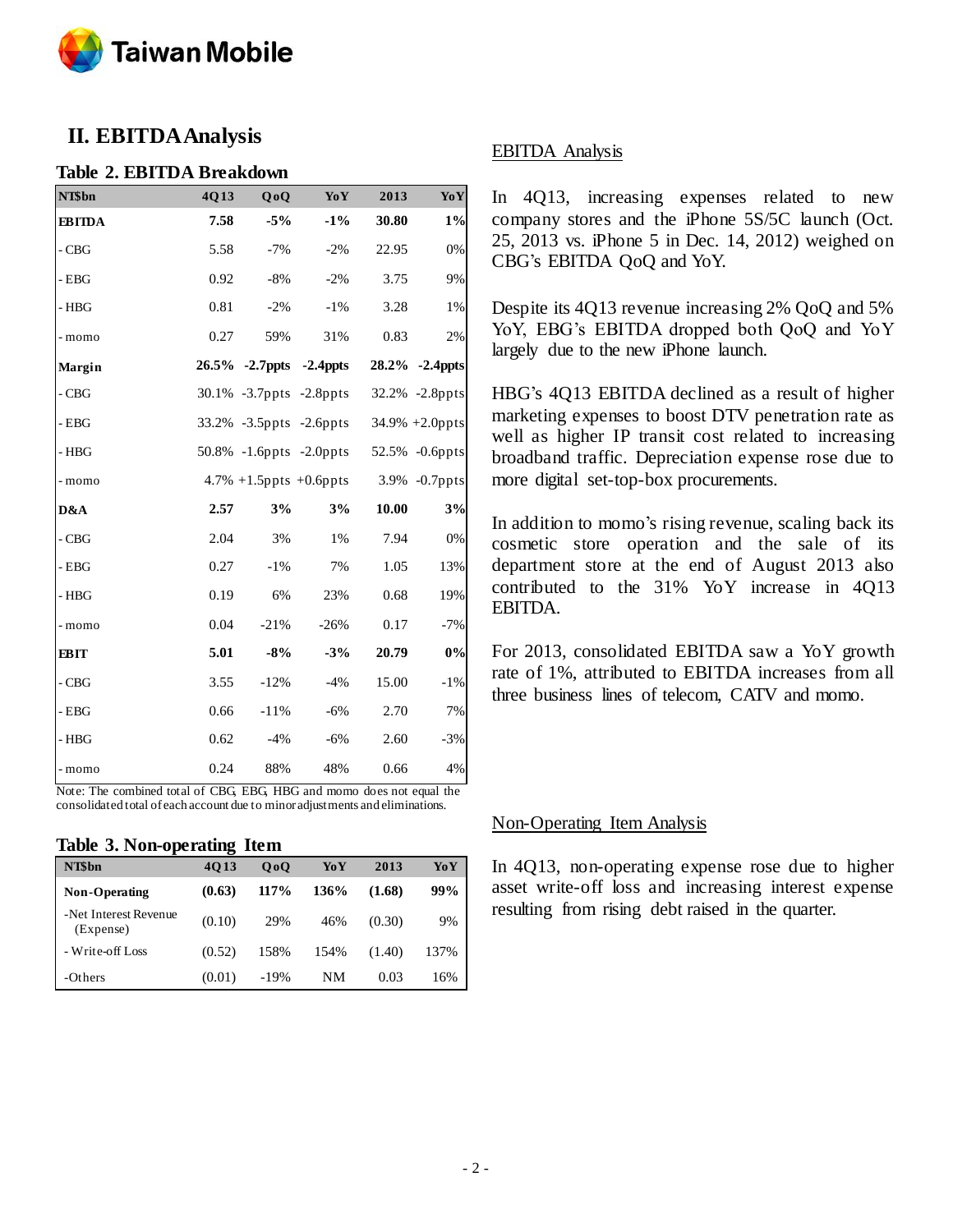

## **III. Cash Flow Analysis**

## **Table 4. Cash Flow**

| NT\$bn                                          | 2013    | 2012    | 4Q13    | 3Q13    |
|-------------------------------------------------|---------|---------|---------|---------|
| Total Op Sources/(Uses)                         | 24.83   | 25.98   | 7.58    | 5.93    |
| Pre-tax Income                                  | 19.12   | 19.94   | 4.38    | 5.19    |
| Depreciation                                    | 8.77    | 8.47    | 2.26    | 2.19    |
| Amortization                                    | 1.23    | 1.28    | 0.31    | 0.31    |
| Changes in Working Capital                      | (6.33)  | (4.85)  | (0.08)  | (2.16)  |
| Asset Write-off Add-backs                       | 1.40    | 0.59    | 0.52    | 0.20    |
| Other Add-backs                                 | 0.64    | 0.56    | 0.19    | 0.20    |
|                                                 |         |         |         |         |
| Net Investing<br>Sources/(Uses)                 | (42.35) | (10.23) | (30.40) | (2.57)  |
| $Capex$ <sup>1</sup>                            | (11.98) | (8.29)  | (2.67)  | (2.67)  |
| 4G License fee                                  | (29.01) | 0.00    | (29.01) | 0.00    |
| Divestment (Acquisition)                        | (1.75)  | (0.69)  | 0.02    | 0.00    |
| <b>Other Financial Assets</b><br>$(Increase)^2$ | 0.25    | (1.26)  | 0.23    | 0.00    |
| Others                                          | 0.15    | 0.02    | 1.04    | 0.10    |
|                                                 |         |         |         |         |
| <b>Net Financing</b><br>Sources/(Uses)          | 19.27   | (16.13) | 22.98   | (6.86)  |
| Short-Term Borrowings                           | 27.44   | (5.84)  | 22.27   | 7.56    |
| <b>Commercial Paper Payable</b><br>Increase     | 2.40    | (0.90)  | 2.00    | 0.40    |
| Corporate Bond Payable                          | 1.80    | 5.00    | (4.00)  | 0.00    |
| Long-Tern Bank Loan                             | 3.00    | 0.00    | 3.00    | 0.00    |
| Dividend Payment                                | (14.80) | (13.88) | 0.00    | (14.80) |
| Others                                          | (0.57)  | (0.51)  | (0.29)  | (0.02)  |
|                                                 |         |         |         |         |
| Net Cash Position Chg.                          | 1.76    | (0.38)  | 0.17    | (3.49)  |

1. Inclusive of prepayments for equipment and the acquisition of computer software & other intangible assets

Mainly time deposits with durations of over 3 months

#### **Table 5. Capex & FCF**

| NT\$bn                | 2013   | 2012  | 4013 | 3013 |
|-----------------------|--------|-------|------|------|
| <b>Cash Capex</b>     | 11.98  | 8.29  | 2.67 | 2.67 |
| - Mobile              | 7.07   | 5.80  | 1.96 | 1.75 |
| - Fixed-line          | 3.71   | 1.73  | 0.41 | 0.37 |
| - Cable MSO           | 0.72   | 0.66  | 0.08 | 0.37 |
| - momo                | 0.48   | 0.10  | 0.23 | 0.19 |
| % of Revenue          | $11\%$ | 8%    | 9%   | 10%  |
| <b>Free Cash Flow</b> | 12.85  | 17.69 | 4.91 | 3.26 |

### Cash Flow Analysis

4Q13 operating cash inflow grew QoQ with lower cash outflow for working capital due mainly to a corporate income tax paid in 3Q13. 2013 full-year operating cash inflow declined due to decreases in accounts payable.

2013 full-year net investing cash outflow mainly comprised of 1) NT\$11.98bn in cash capex, 2) NT\$29.01bn in 4G license fee payments, and 3) NT\$1.05bn in long-term investment acquisitions.

Net cash inflow from financing activities of NT\$23bn in 4Q13 was mainly to finance 4G license fee and repay a NT\$4bn matured corporate bond. In contrast to paying down borrowings in 2012, we increased gearing to fund the 4G investment.

#### Capex and Free Cash Flow Analysis

2013 cash capex increased from a year ago due to 1) higher mobile capex to meet growing 3G data traffic, 2) a one-time fixed-line expenditure related to making payments for the IDC construction completed in 2012, 3) procuring more set-top-boxes to meet government requirements in terms of DTV penetration, and 4) momo's investment in new studio facilities to produce digital programs and its office relocation.

Despite relatively stable operating cash flow, the aforementioned capex hike resulted in a short-term decrease in free cash flow in 2013.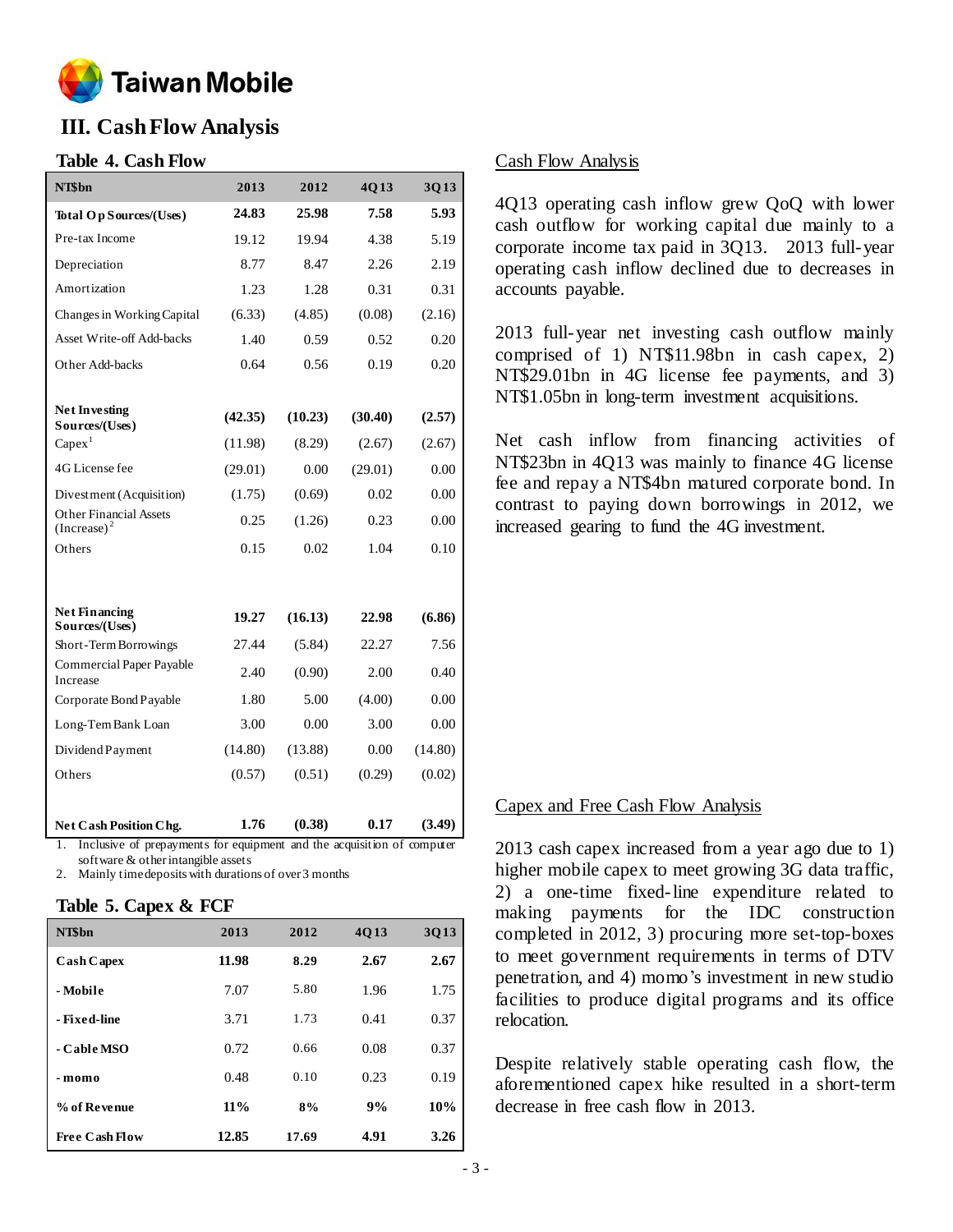

## **IV. Balance Sheet Analysis**

## **Table 6. Balance Sheet**

| NT\$bn                                                             | 4Q13    | 3Q13    | 4Q12    |
|--------------------------------------------------------------------|---------|---------|---------|
| <b>Total Assets</b>                                                | 138.35  | 109.35  | 100.39  |
| <b>Current Assets</b>                                              | 29.49   | 28.86   | 23.77   |
| - Cash & Cash Equivalents                                          | 7.95    | 7.79    | 6.19    |
| - Accounts Receivable                                              | 14.63   | 14.20   | 12.13   |
| - Inventories                                                      | 3.78    | 3.15    | 2.57    |
| - Other Current Assets                                             | 3.12    | 3.72    | 2.88    |
| Non-current Assets                                                 | 108.86  | 80.49   | 76.62   |
| - Long-Term Investment                                             | 4.19    | 4.20    | 3.06    |
| - Property and Equipment                                           | 42.99   | 42.52   | 40.74   |
| - Other Non-current Assets                                         | 61.69   | 33.77   | 32.82   |
| <b>Liabilities</b>                                                 | 79.83   | 54.49   | 42.75   |
| <b>Current Liabilities</b>                                         | 58.61   | 35.41   | 29.93   |
| - ST Debt/Commercial Paper Payable                                 | 34.00   | 12.73   | 7.16    |
| - Other Current Liabilities                                        | 24.60   | 22.69   | 22.77   |
| Non-current Liabilities                                            | 21.23   | 19.08   | 12.82   |
| - Long-Term Borrowings                                             | 16.79   | 14.79   | 9.00    |
| - Deferred Income Tax Liability                                    | 2.60    | 2.49    | 2.12    |
| - Other Non-current Liabilities                                    | 1.83    | 1.80    | 1.70    |
| <b>Shareholders' Equity</b>                                        | 58.52   | 54.86   | 57.64   |
| -Paid-in Capital                                                   | 34.21   | 34.21   | 34.21   |
| -Capital Surplus                                                   | 12.46   | 12.43   | 12.43   |
| -Legal Reserve                                                     | 19.26   | 19.26   | 18.06   |
| -Un-appropriated Earnings                                          | 6.61    | 6.61    | 7.91    |
| -Treasury Shares                                                   | (31.08) | (31.08) | (31.08) |
| -Retained Earnings & Others*                                       | 17.06   | 13.42   | 16.10   |
| * Including YTD profits, minority interests and other equity items |         |         |         |

## **Table 7. Ratios**

|                                  | 4013 | 3013 | 4012 |
|----------------------------------|------|------|------|
| <b>Current Ratio</b>             | 50%  | 81%  | 79%  |
| Interest Coverage $(x)$          | 35.1 | 50.4 | 58.8 |
| <b>Net Debt (Cash) to Equity</b> | 73%  | 36%  | 17%  |
| Net Debt (Cash) to EBITDA $(x)$  | 1.39 | 0.65 | 0.33 |
| ROE(annualized)                  | 25%  | 32%  | 28%  |
| <b>ROA</b> (annualized)          | 11%  | 16%  | 16%  |

## Assets

In 4Q13, the increase in accounts receivable mainly reflected expanding bundled handset sales and mobile service revenue while an increase in inventories resulted from more smart devices procured.

The increase in other non-current assets in 4Q was due to the NT\$29.01bn increase in 4G concession.

The net PP&E balance increase in 2013 resulted mainly from the addition of the new internet data center.

## Liabilities & Shareholders' Equity

Short-term debt increased by NT\$21.27bn QoQ as a result of 1) additional increases of NT\$22.27bn new short-term bank loans and NT\$2bn commercial paper payable, 2) the repayment of a NT\$4bn corporate bond, and 3) the NT\$1bn short-term portion of the 2-year bank loan borrowed in the quarter.

In 4Q13, there was a new borrowing of a NT\$3bn 2-year bank loan with a 1.05% annual interest rate. The repayment schedule is NT\$1bn each in 2014 year end, end of June 2015, and 2015 year end, respectively.

Other current liabilities grew mainly due to increases in payables related to the newly acquired telecom equipment.

## Ratio Analysis

To fund the LTE infrastructure while LTE service prepares to come on stream, we saw a rise in gearing and dips in current ratio and ROE/ROA.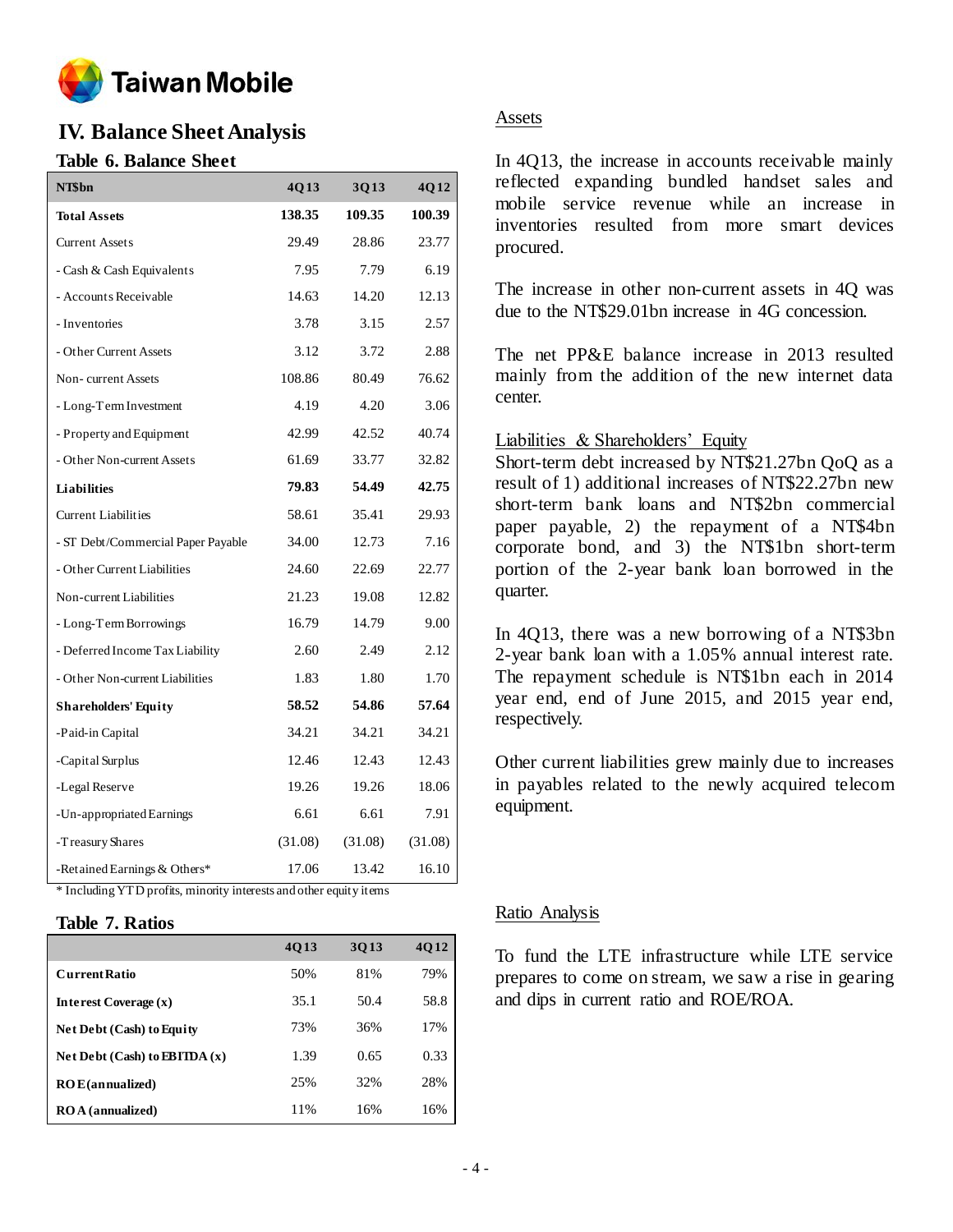

## **V. Business Outlook**

## 2014 Guidance

- We expect the mobile industry to continue benefiting from rising smartphone and mobile data adoptions. Taiwan Mobile estimates its mobile data penetration to reach 66% of the postpaid installed base by the end of 2014, up from 54% a year earlier.
- Mobile revenue upside potential will also come from the new 4G service as well as online video/game/music/book services enabled by mobile solutions.
- The above growth drivers are expected to grow our mobile postpaid ARPU by mid-single-digit in 2014.
- We will focus on expense rationalization in an aim to maintain a stable EBITDA for our telecom operations despite opex pressure from adding more 3G and 4G base stations and 4G commercial launch marketing campaigns.
- Cable TV's EBITDA growth rate will be still maintained at low single-digit in 2014.
- momo will be a bright spot with a more than 30% increase in EBITDA in 2014, aided by forecasted healthy growth in its online shopping business and cost cutting of its other business lines.
- Taiwan Mobile's total D&A is expected to rise by around 23%, reflecting expanding telecom and digital TV businesses in 2014.
- Non-operating expense in 2014 is expected to be much less than a year ago.

## **Table 8. 1Q14 Forecast**

| NT\$bn                | 1Q14  | 1Q13  | YoY    |
|-----------------------|-------|-------|--------|
| <b>Revenue</b>        | 27.98 | 26.56 | 5%     |
| <b>EBITDA</b>         | 7.46  | 7.46  | 0%     |
| <b>EBIT</b>           | 4.82  | 4.99  | $-3\%$ |
| Non-operating expense | 0.07  | 0.28  | $-74%$ |
| <b>Net Income</b>     | 3.91  | 3.81  | 3%     |
| $EPS(NT\$             | 1.45  | 1.42  | 3%     |

Based on our business expectations, we forecast a stable 1Q14 EBITDA, a lower non-operating expense, and a 3% EPS increase on a year-on-year comparison.

## Capex

The board today (January 28, 2014) approved a NT\$12.8bn capex for 2014, lower than the NT\$15.1bn expenditure budget in 2013, due to reductions in 3G expenditure expected to be larger than rises in 4G capex.

## **VI. Management Remark**

## Key Message

Maintaining EBITDA stability for our telecom operations will be management's top focus this year. Separately, we expect profit additions from momo and much less non-operating expenses in 2014. Nonetheless, a D&A rise in the wake of the LTE service launch would affect short-term earnings.

## Regulatory Update

TWM is one of the first two operators to have received approval from the NCC to apply for the 4G network roll-out.

## Products and Services

– 2GB data pack